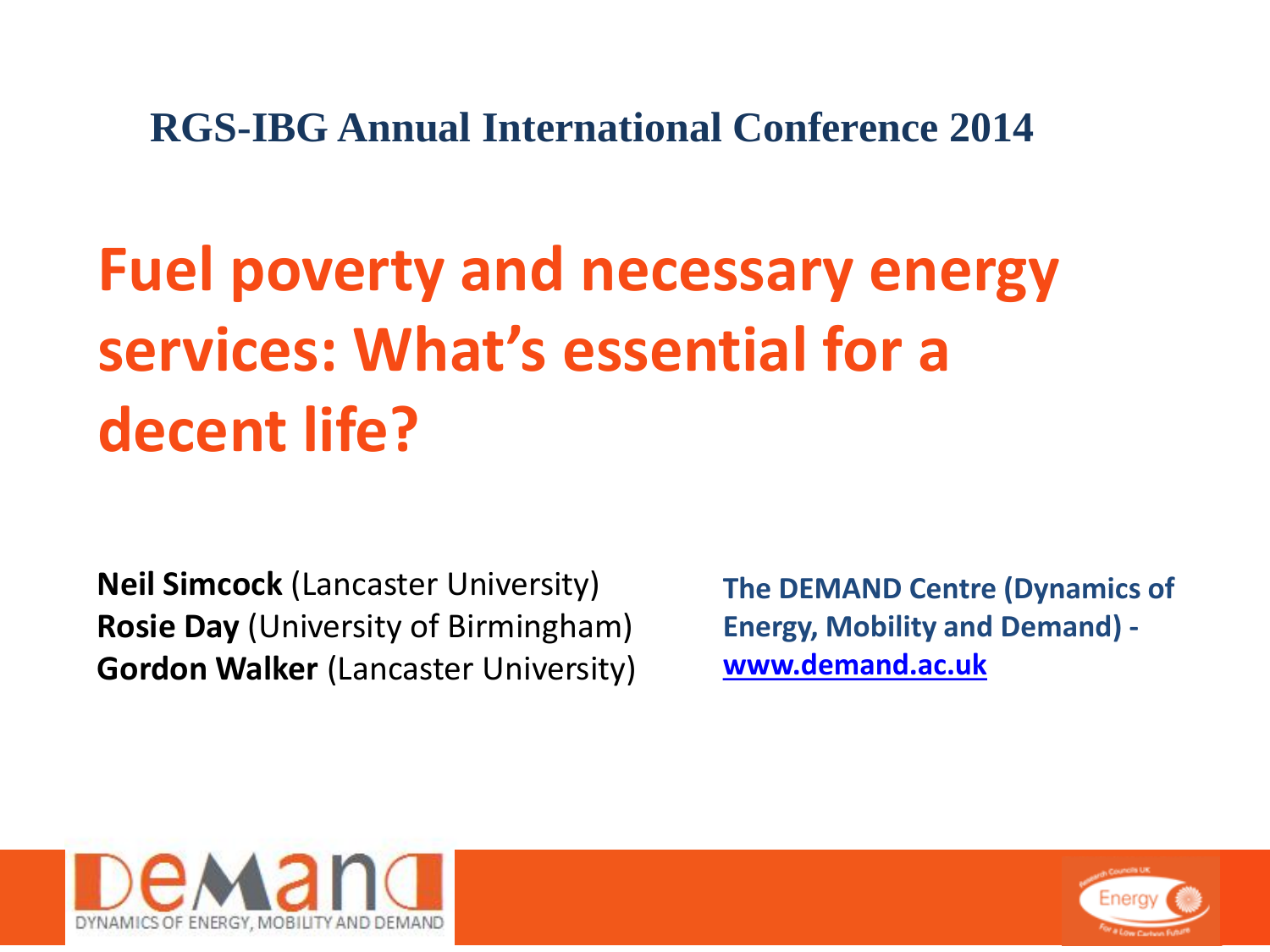### *Fuel poverty as an issue of social justice:*

In a just society, all citizens are able to have a 'minimally decent' quality of life

Access to certain goods and services can be 'necessities' for living a minimallydecent quality of life

Certain domestic **energy services** are necessities

Fuel poverty can be understood as an inability for people to meet their 'basic energy needs' (Roberts, 2008)

- Current official UK definition mentions "required" (i.e. 'needed') fuel costs
- *"Fuel poverty is a term that refers to households that have to spend over 10 percent of their income on energy services necessary to meet*  **basic needs**" (Sovacool et al., 2014, p.91 [emphasis added])



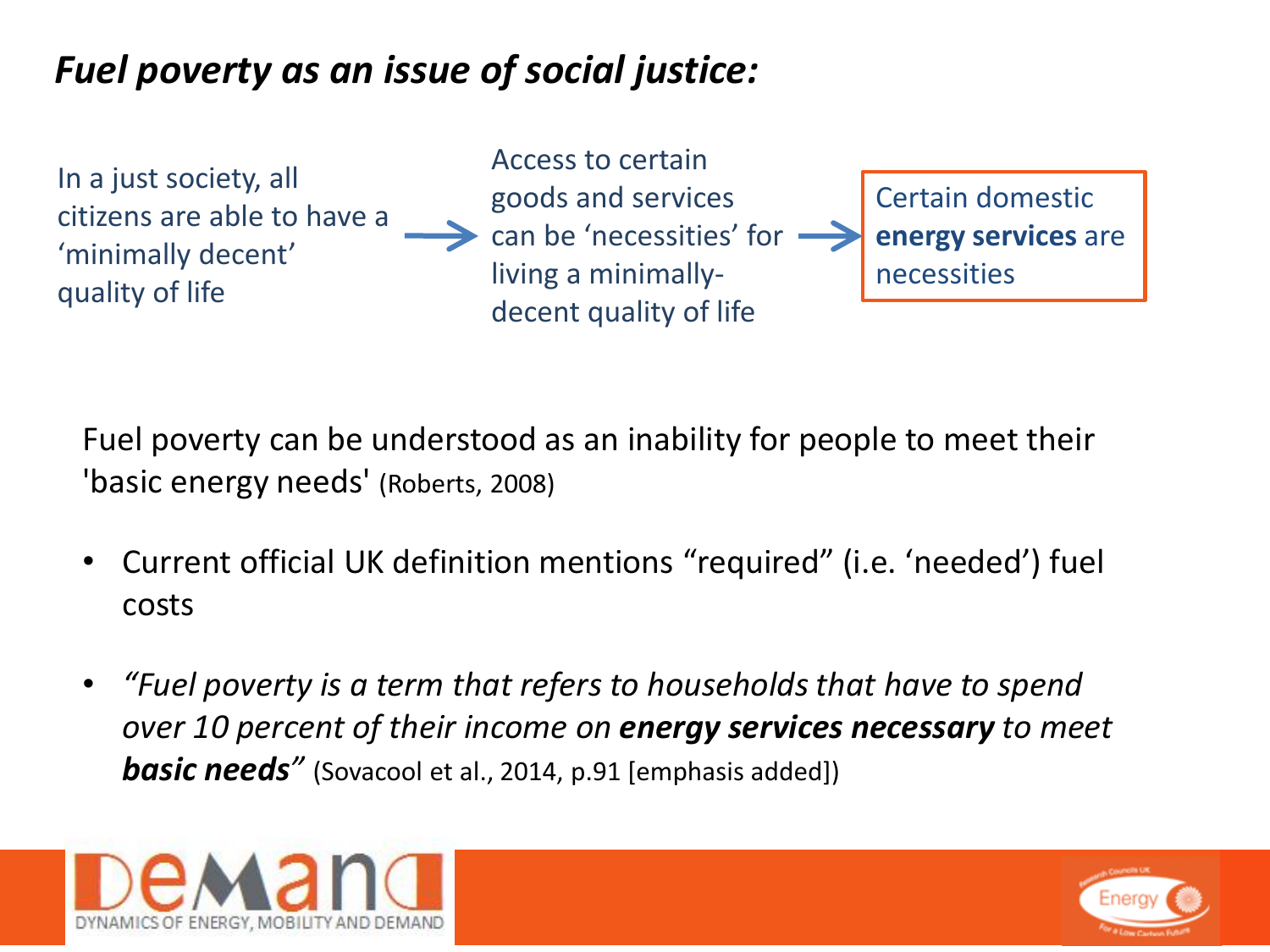#### *This leads us to a number of questions:*

- **1) What are these 'basic needs'? Which energy services are necessities (in the UK context)?**
- In the UK, the fuel poverty *discourse* emphasises heating as an 'essential' energy service (Hills, 2011; O'Brien, 2011; Energy UK, 2014)
- But literature argues fuel poverty is more than only heating
- Material necessities are *relative* to the prevailing standards, norms and customs of a society (Townsend, 1979; Sen, 2009)

## **2) On what moral grounds should they be considered 'necessities'?**

• Should support normative claims with careful and explicit reasoning (Olson and Sayer, 2009)

## **3) Who decides what energy services are 'necessities'?**



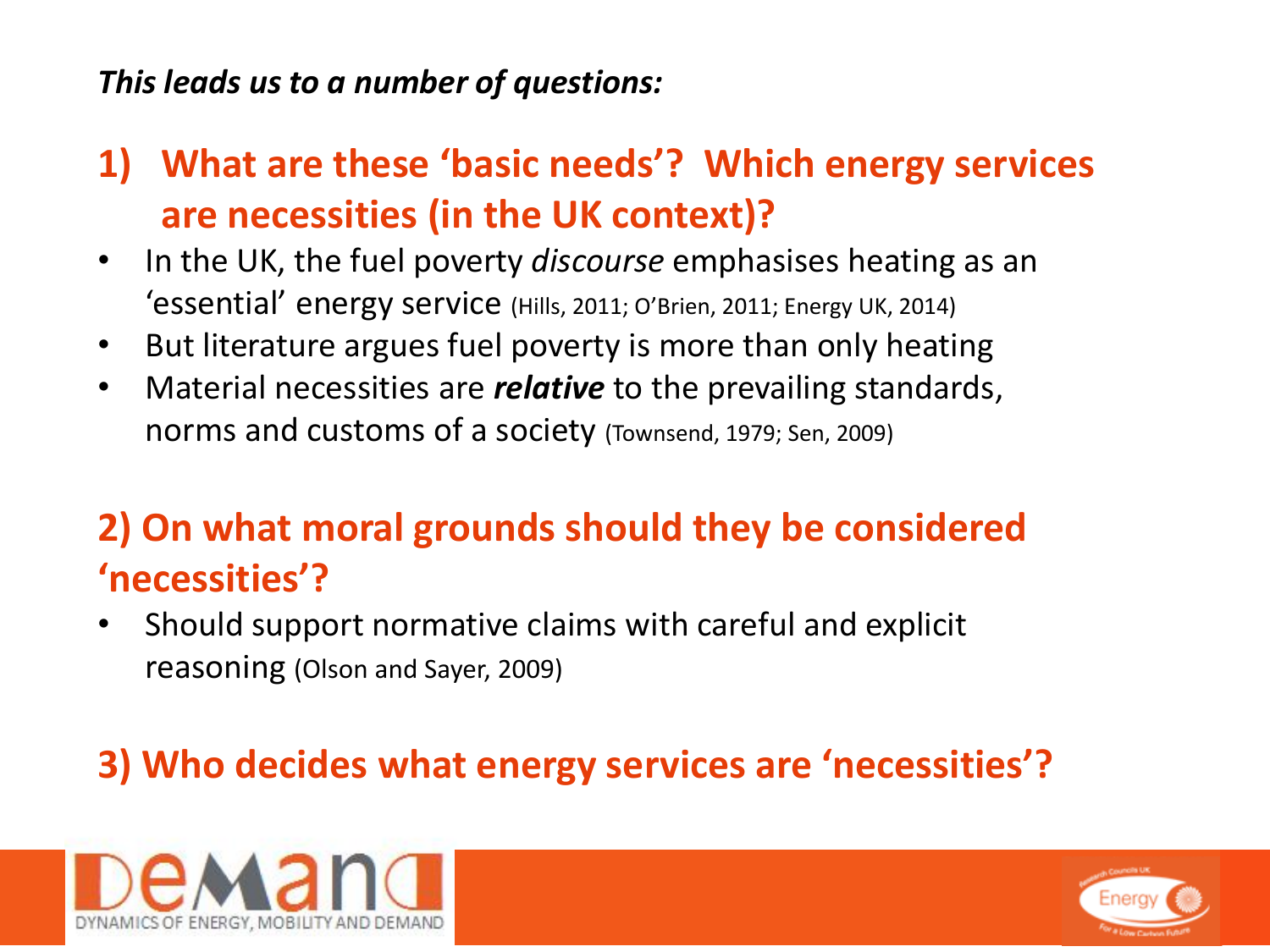## To address these questions, we use secondary data from the **'Minimum Income Standards'** (MIS) research

- UK research led by Loughborough Uni and Joseph Rowntree Foundation
- Studies the **items** and **activities** UK citizens need for a minimumacceptable standard of living
- Uses a **consensual method** to decide which goods and services constitute necessities
- *i.e. The public decide through a 'democratic' process*
	- 42 focus groups of 6-8 participants
	- Different groups for different household types
	- Range of socio-economic circumstances



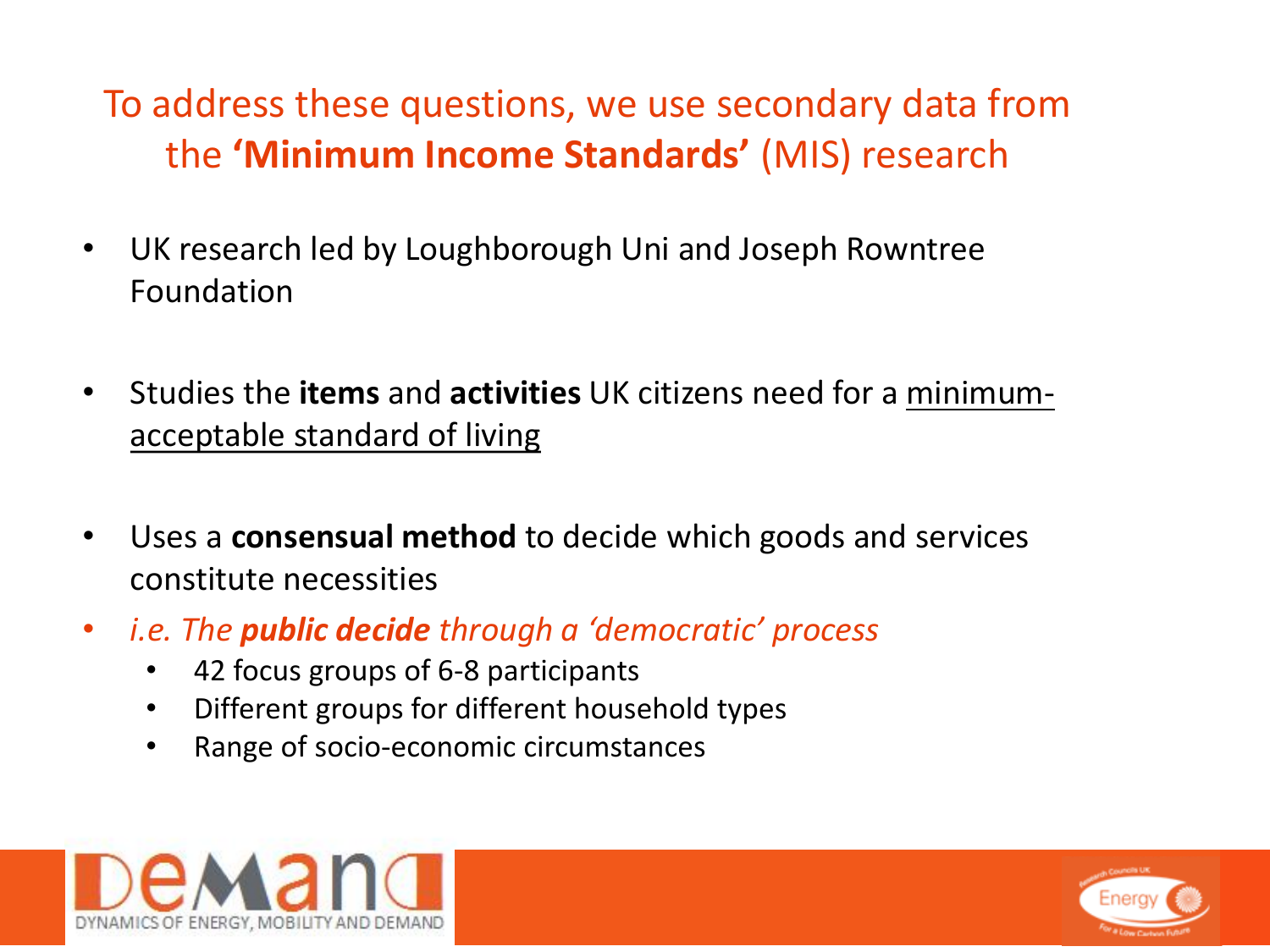## **What energy consuming items did the public consider to be necessities? (a snapshot)**

| Items in 2008 MIS                                                                                                                                                                                                                                                    | <b>NEW items in 2014 MIS</b>                                                                                                                                                                               |
|----------------------------------------------------------------------------------------------------------------------------------------------------------------------------------------------------------------------------------------------------------------------|------------------------------------------------------------------------------------------------------------------------------------------------------------------------------------------------------------|
| Every household<br>- Gas central heating<br>- Main lights, side lights, nightlights<br>- Landline and mobile telephones<br>- TV, CD player, DVD player<br>- Fridge freezer, cooker, kettle, toaster<br>- Vacuum; iron; washing machine<br>- Public transport + taxis | <b>Every household</b><br>Home access to PC and internet<br>- 32-inch television                                                                                                                           |
| <b>Particular households</b><br>Computer, printer, broadband internet<br>- Steamer; microwave<br>- Hairdryer; Hair straighteners                                                                                                                                     | <b>Particular households</b><br>Extra laptop (more than one school-aged child)<br>- Slow-cooker (partnered pensioners)<br>- Tumble dryer (family with over three children)<br>Car (families with children) |



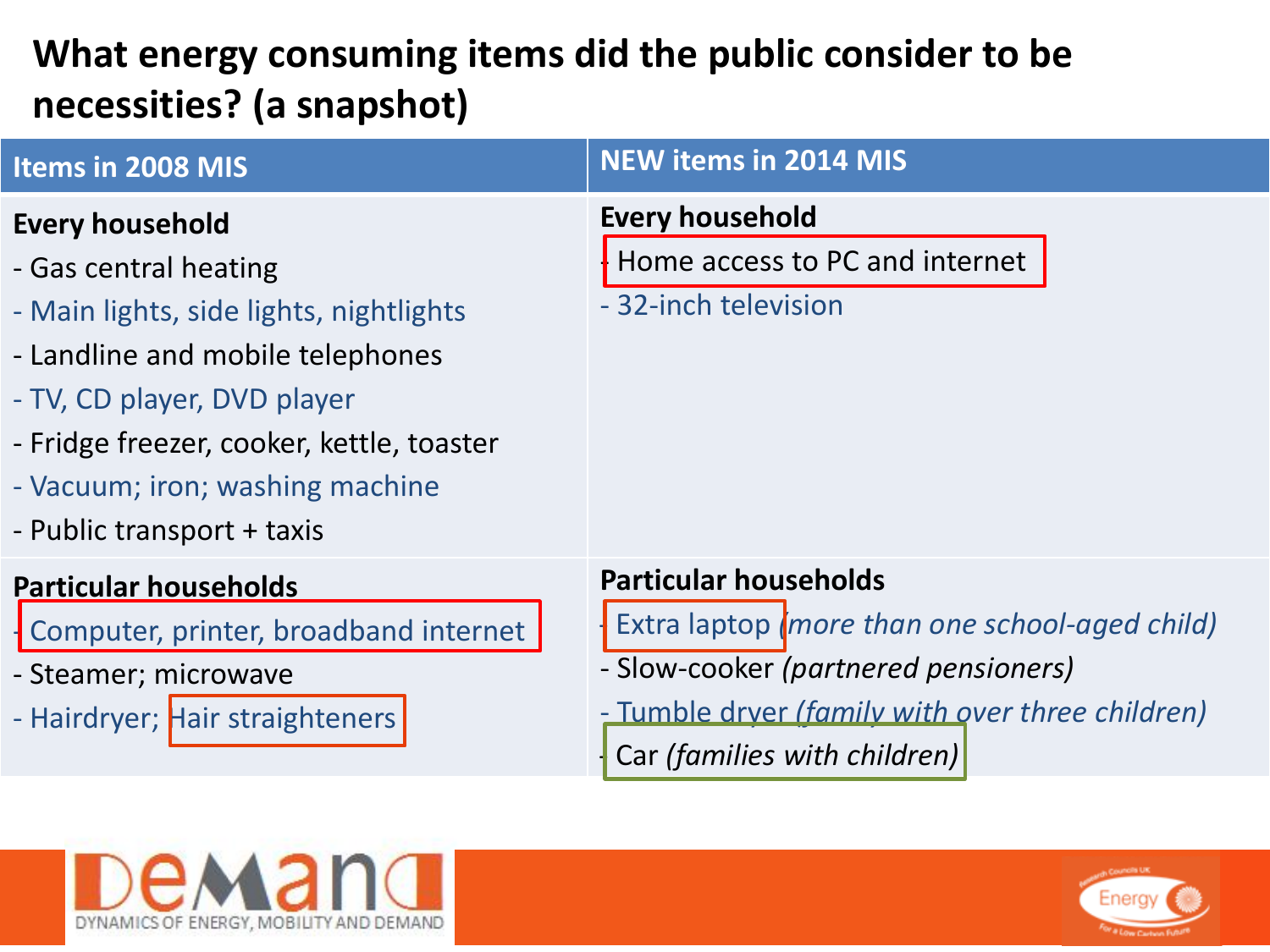## **What were the participants' justifications for deeming some energy-consuming items 'essential'?**

#### **More than merely what's 'normal'**

### **Similar to understandings of 'need' found in moral and political philosophy:**

- The avoidance of harm
- No alternative  $-$  the harm can't be avoided through some other means

### **But the 'necessities' were** *instrumentally,* **not intrinsically, important. They were pre-requisites for more fundamental ends or goals.**

- Resonates with concepts of '**fundamental human needs**' (Doyal and Gough, 1991; Alkire, 2002) - dimensions of a decent life
- Material items, services, social practices are 'satisfiers' of these fundamental needs
- Some satisfiers can themselves become 'necessities' if there are is a lack of alternative ways to achieve the fundamental need



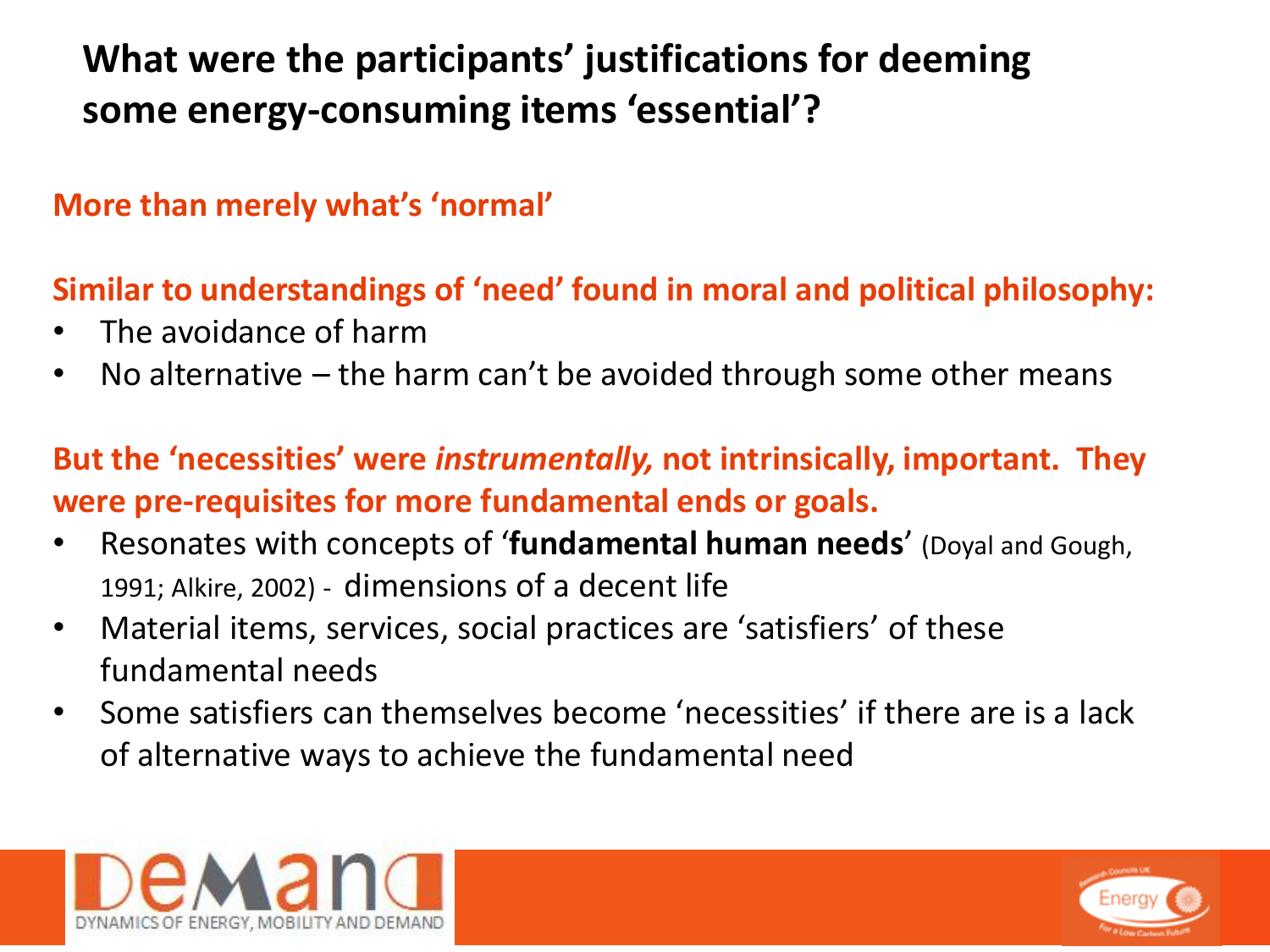#### A couple of examples:



#### **Mobile phones for teenagers**

**Fundamental need** - Social connection

**1 st level satisfier** - Engaging with others, sharing common experiences

**2 nd level satisfier** - Mobile phones



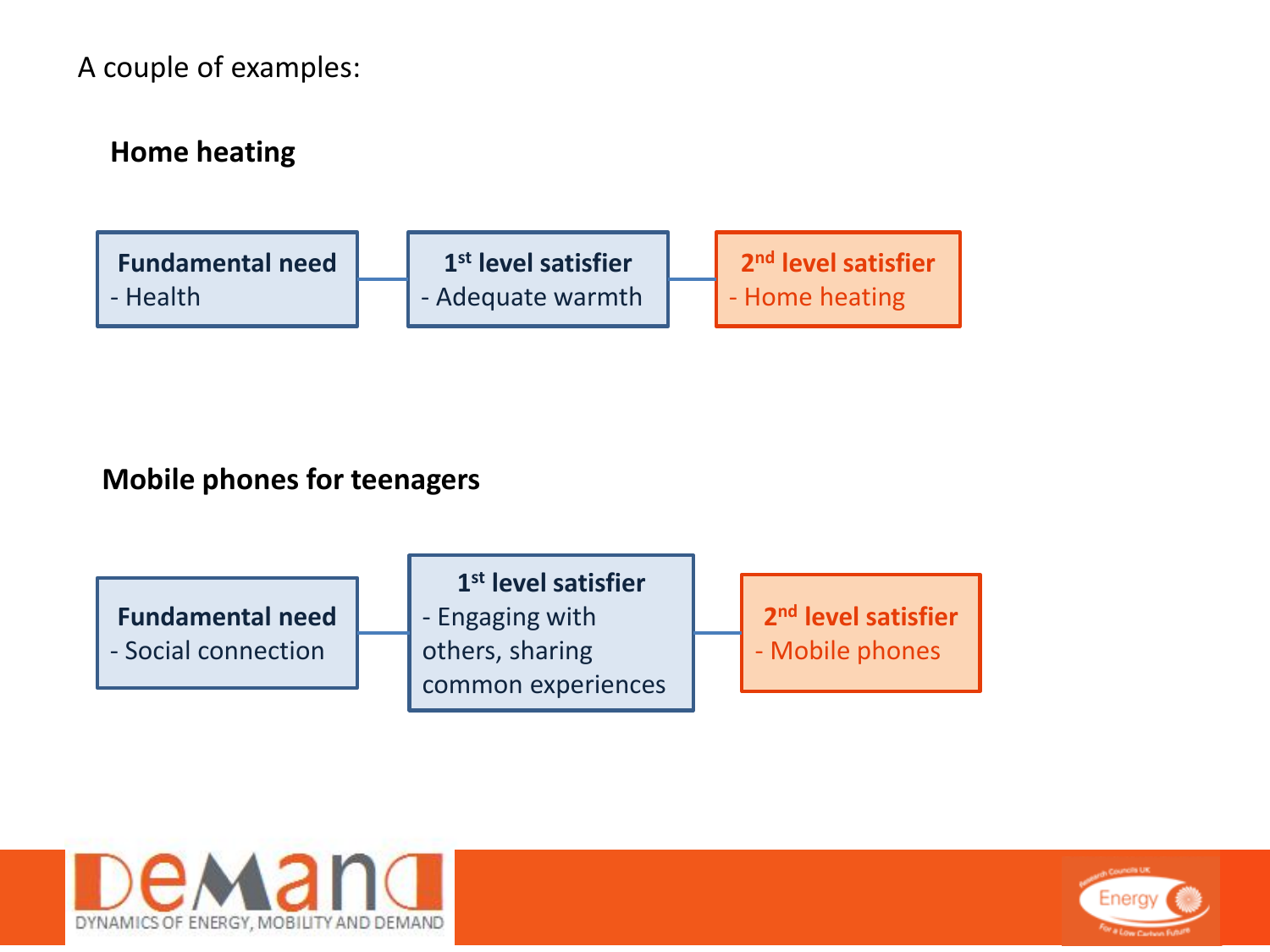# **Summary**

#### **Which energy services are necessities?**

- A wide range of energy services (and associated technologies) are considered 'necessities' by the UK public
- Supports argument that energy needs (and so fuel poverty) involve more than only heating; and also that energy needs are *relative* in character

#### **On what moral grounds should they be considered 'necessities'?**

• Necessary for the satisfaction of more fundamental 'ends' that make up a decent life. Fundamental human needs a useful concept here?

#### **Who should decide what energy services are essential?**

- Consensual method one potentially valuable approach.
- But in certain areas 'expert' judgements still important?



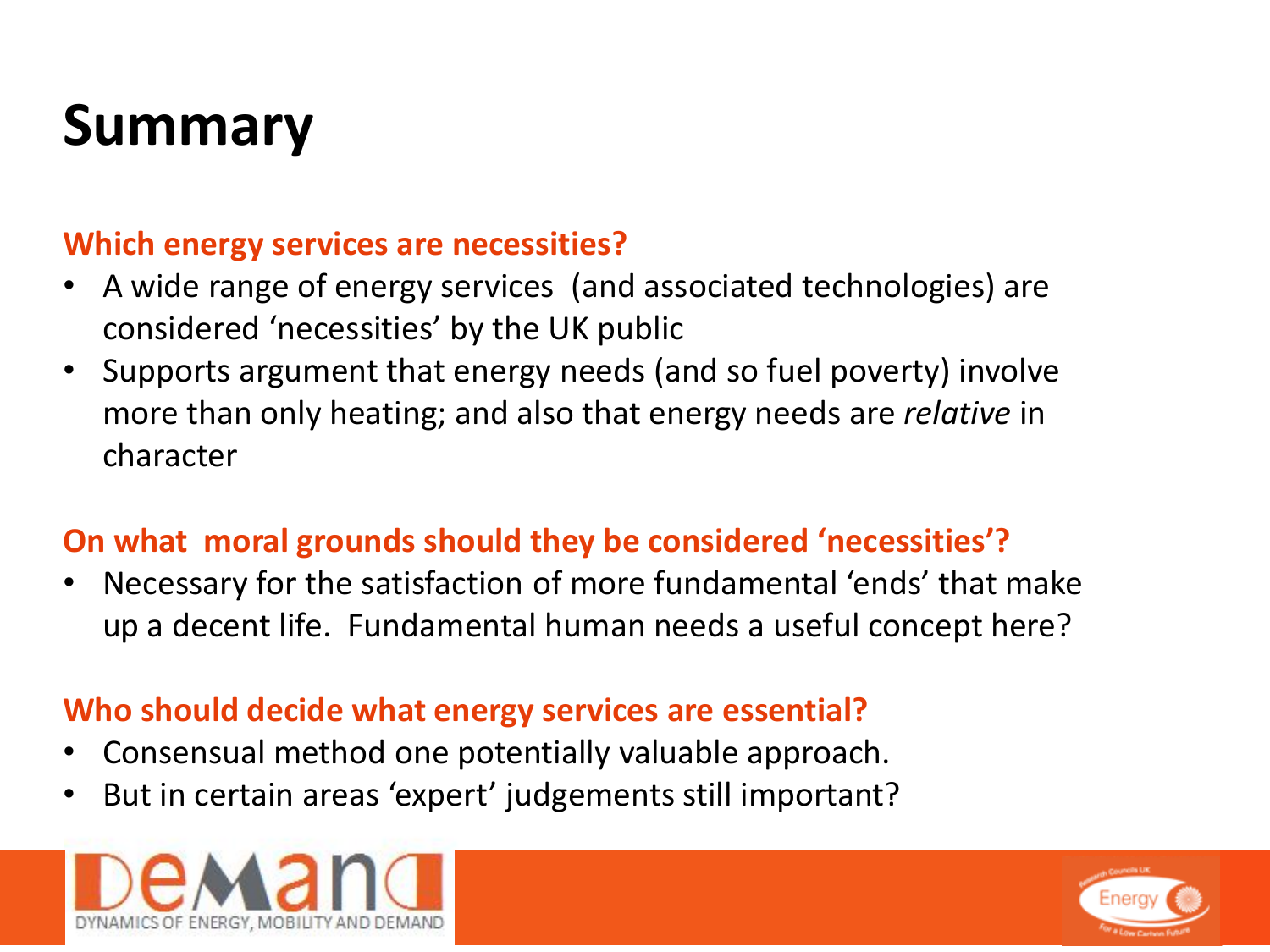## **Concluding thoughts**

Is this practical in terms of policy implications, or input into fuel poverty definitions? Useful for those 'on the ground' in terms of making judgements if someone is in need or not?

A tension between achieving justice (in these terms) and reducing or limiting energy demand?

- Could have a constantly escalating situation, in which 'minimum standards' continually rise until they are unsustainable?
- Thinking in terms of fundamental needs idea can be helpful here?